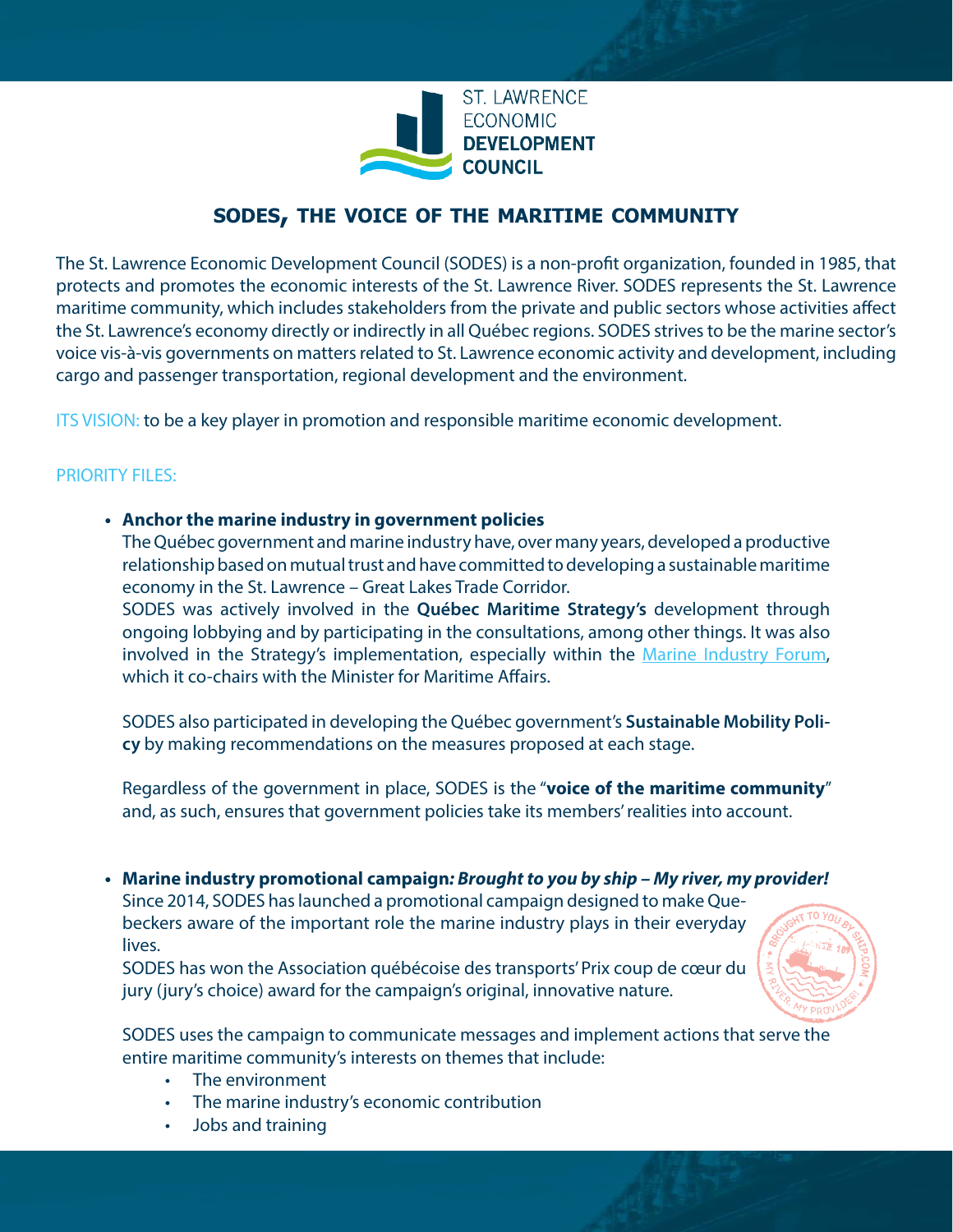The campaign's slogan, *Brought to you by ship – My river, my provider!* is a reminder that, worldwide, most of the products people use are brought to them by ship.

[Learn more about the promotional campaign](http://www.st-laurent.org/en/files-and-accomplishments/communications-and-promotion/marine-industry-promotional-campaign/)

# **• St. Lawrence—Great Lakes Trade Corridor**

SODES plays a leadership role with regard to the St. Lawrence – Great Lakes Trade Corridor, North America's 4th ranking economic area and Canada's biggest, most heavily used multimodal corridor. In recent years, SODES updated the study initially conducted in 2008, identifying the actions required to maintain the Trade Corridor's competitiveness so as to reach a consensus among users in order to ensure the St. Lawrence – Great Lakes system's development.

[Learn more about the St.Lawrence – Great Lakes Trade Corridor](http://www.st-laurent.org/en/files-and-accomplishments/marine-industry-consensus-seeking-and-positioning/trade-corridor/)

### **• Lobbying governments**

SODES rallies the maritime community to arrive at a common position on the key issues affecting the St. Lawrence River's economic development.

It participates, on an ongoing basis, in various forums and sits on numerous committees targeting regulations, the environment, research, human resources, mobility, etc.

- CargoM
- Community relations committee
- Green Marine and the St. Lawrence environment advisory committee
- Institut France-Québec maritime (IFQM)
- Québec maritime network (RQM)
- Marine industry forum
- National marine advisory board (NMAB)
- Navigation coordination committee (NCC) and subcommittees
- North Atlantic right whale working group
- Regional marine advisory council
- Regional roundtable on integrated management of the St. Lawrence, Québec city region
- Sustainable mobility policy development advisory committee

[Learn more about the committees](http://www.st-laurent.org/en/files-and-accomplishments/marine-industry-consensus-seeking-and-positioning/committees-and-working-groups/)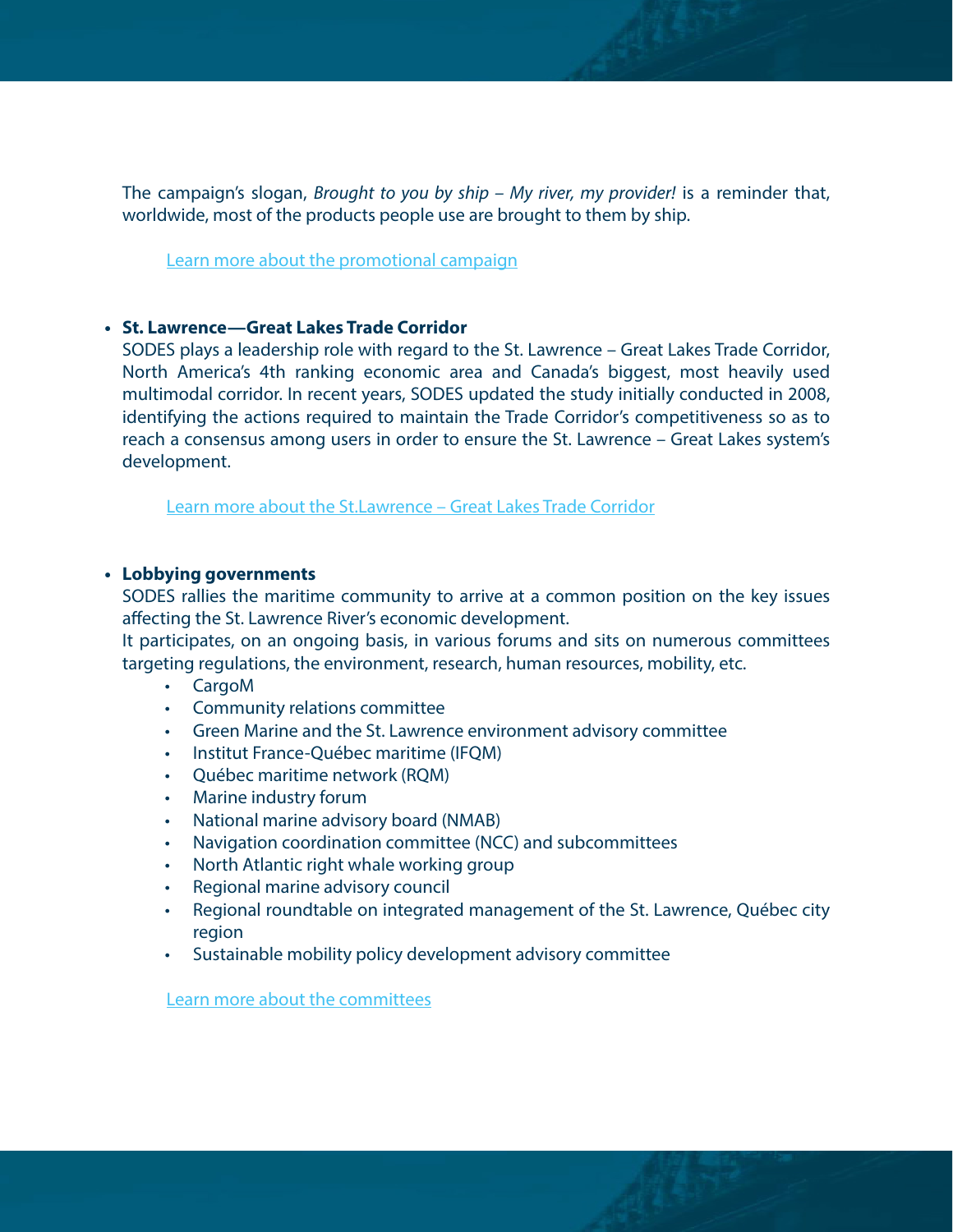# **• Publication of reports, studies and briefs**

SODES regularly writes briefs and reports to share the marine industry's position on various political issues that impact the sector. It also produces studies to support the St. Lawrence's economic development.

[Learn more about the reports, studies and briefs](http://www.st-laurent.org/en/category/studies-and-reports/)

# **• Events organization**

SODES organizes many events, giving members an opportunity to network and learn about issues that affect them directly.

**• Québec marine day**: The marine industry's annual rendez-vous with elected officials and senior public servants

- **• Sodes Rendez-Vous**: an annual event on the latest key issue
- **• Four (4) luncheon conferences** a year

**• Grande fête maritime familiale** (Maritime family fiesta): an annual event for the general public designed to heighten awareness of the Québec marine industry

# **why become a sodes member?**

*"Alone we go faster, together we go further."*  African proverb

Becoming a SODES member means participating fully in a prefferred information, expertise and actions network that brings together companies, organizations and institutions from all marine and industrial sectors linked to the St. Lawrence. SODES is proud of its diverse membership, which represents all maritime community stakeholders.

Being a SODES member means adding your voice to the marine community's to **speak as one and be better heard**.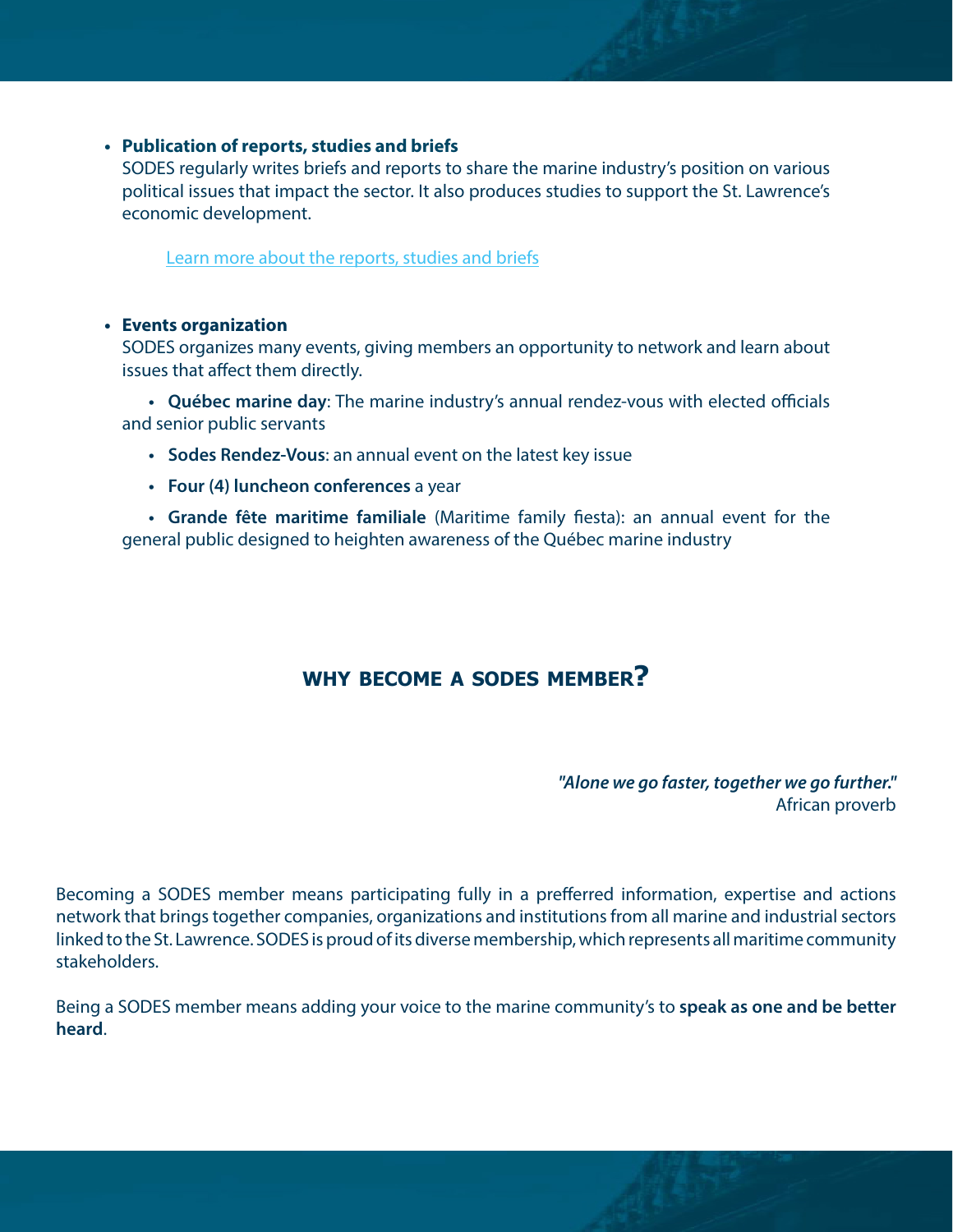# SODES OFFERS ITS MEMBERS MANY SERVICES, INCLUDING:

- **• Representation and consensus-building:**
	- ➢ **To speak with one voice and be better heard**
		- $\sqrt{2}$  Participation in numerous committees that work on issues concerning members (marine regulations, the environment, development, etc.)
		- ✓ Organization of Québec Marine Day

# ➢ **To benefit from analyses that support marine industry development**

- $\sqrt{2}$  Drafting of briefs and positions on political issues
- ✓ Production of studies

# **• Communications and events:**

# ➢ **To track marine-related files**

✓ Publication of SODES NewsFlashes, short updates on the main files SODES is working on

# ➢ **To offer new business opportunities**

 $\sqrt{2}$  Organization of four (4) luncheon conferences a year. Preferred access to Québec marine industry player

### ➢ **To enhance public awareness**

 $\sqrt{2}$  Implementation of the marine industry promotional campaign

✓ Publication of the *"*Interview of the Month*"*, a written interview spotlighting a maritime community personnality or person of interrest for the community and the general public

✓ Organization of the *Grande fête maritime familiale* (Maritime family fiesta)

SODES also has a management team able to answer requests for information and for representation. SODES welcomes new members and enables them to make their voices heard. Organizations and companies with the St. Lawrence's economy and development at heart can become members of SODES. If you wish to join our organization, please [complete the form](http://www.st-laurent.org/en/members/forms/membership-renewal-form/) and a member of the management team will get in touch with you. The team can be reached at 418-648-4572 or [sodes@st-laurent.org.](mailto:sodes@st-laurent.org)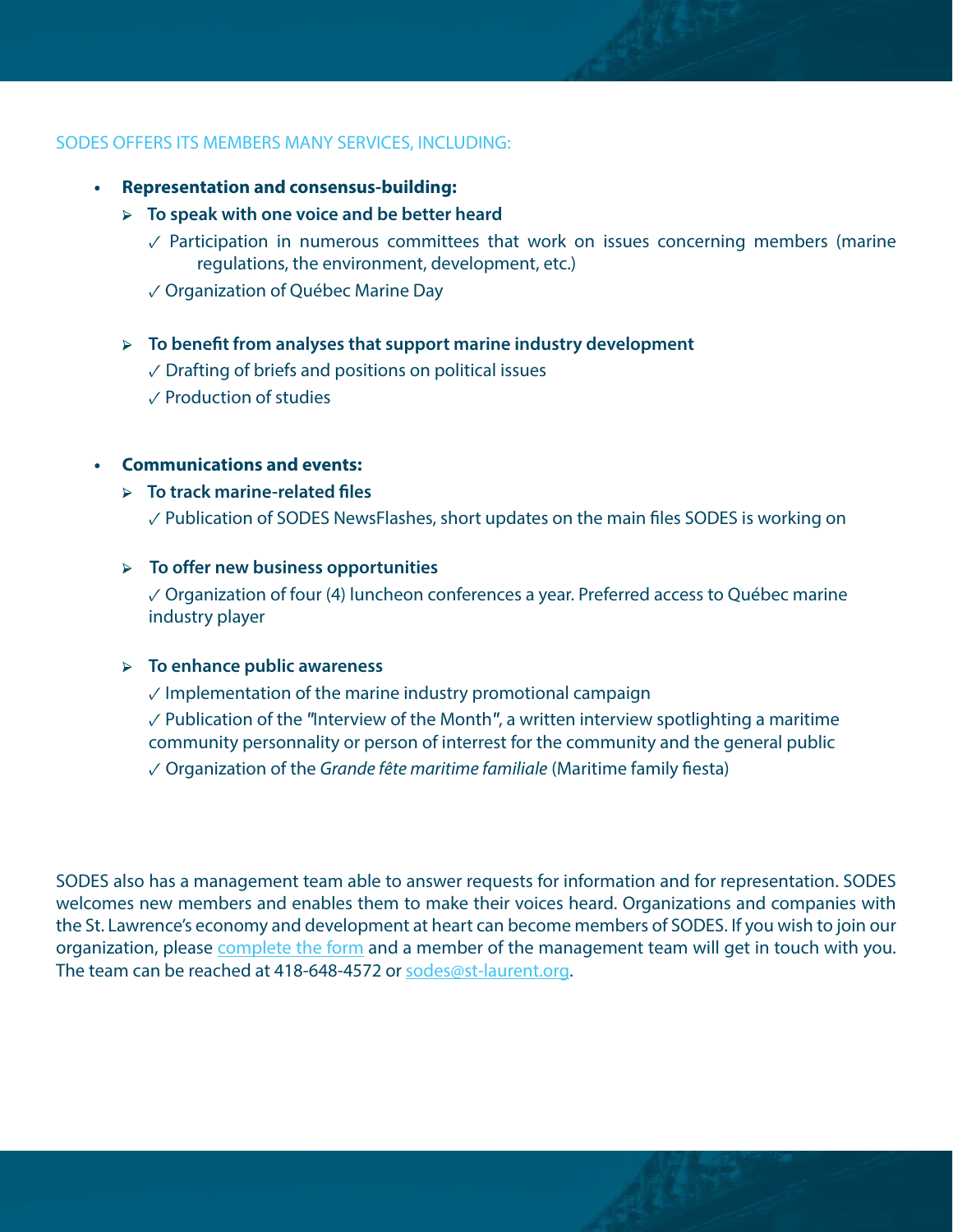# **2021 BOARD OF DIRECTORS**

#### **EXECUTIVES**

**Chairman of the Board:** Mario Girard, President and Chief Executive Officer, Quebec Port Authority **Vice-President:** Jérôme Landry, Mayor, City of Matane **Secretary:** Alain Pilotte, Vice-President, Strategic Initiatives, Logistec Corporation

#### GOVERNANCE AND HUMAN RESOURCES COMMITTEE

Jean-Philippe Brunet (President), Executive Vice President - Corporate and Legal Affairs **Daniel Dagenais,** Vice-president – Operations, Montréal Port Authority **Michael LaBrie**, Executive Director, ArcelorMittal

# FINANCE COMMITTEE

**Jean-Aubry-Morin (President and Treasurer),**VP, External relations, St. Lawrence Seaway Management Corporation **Gaétan Boivin,** President and CEO, Trois-Rivières Port Authority

# BOARD OF DIRECTORS

**Manou Bernard** Executive Director Human Resources Sectorial Committee of the Maritime Industry

**Cédric Bérubé** General Manager Société du port ferroviaire de Baie-Comeau

**Isabelle Brassard** Senior Vice-President, Logistics and **Sustainable** Fednav

**Louis-Joseph Cliche** Manager, Investment Fonds de solidarité FTQ

**Claudine Couture-Trudel** Vice President, Strategy and Public **Affairs** Quebec Stevedoring

**Sylvain Desbiens** Vice-President Somavrac

**Pascal Desrochers** President Corporation des Pilotes du Saint-Laurent Central

**Guillaum Dubreuil** Senio Manager, Government affairs Groupe CSL

**Guy Dumoulin** Council Member Communauté métropolitaine de QC

**Fulvio Fracassi** Chief Executive Officer Laurentian Pilotage Authority

**Michael Fratianni** Chief Executive Officer Montreal Gateway Terminals Partnership

**Pierre D. Gagnon** Chief Executive Officer Port of Sept-Îles

**Jean Grégoire** Partner Langlois

**Carl Laberge** General manager and CEO Saguenay Port Authority

**Sébastien Lambert** Vice-President Maritime employers association

**Martin Lapierre** President Montreal Longshoremen's Union SCFP 375

**Marc Parent** Mayor City of Rimouski **Yves Plourde** President Corporation of Lower St. Lawrence Pilots

# **Françoys Royer**

Vice-President, Finance and Administration Desgagnés Group

**Isabelle Viau** Operations Manager Port of Valleyfield

#### **OBSERVERS**

**Martin Bernier** CPA, CA, Partner and Assurance Leader PwC

**Yanick Blouin** Directeur général Ministère des Transports du Québec

**Marie-Gabrielle Boudreau** Senior Director, Legal Affairs and Corporate Secretary Société des traversiers du Québec

**Noémie Giguère** Executive Director Technopole maritime du Québec

**Darren Reynolds** Director Business Development Sales and Marketing Canadian National (CN)